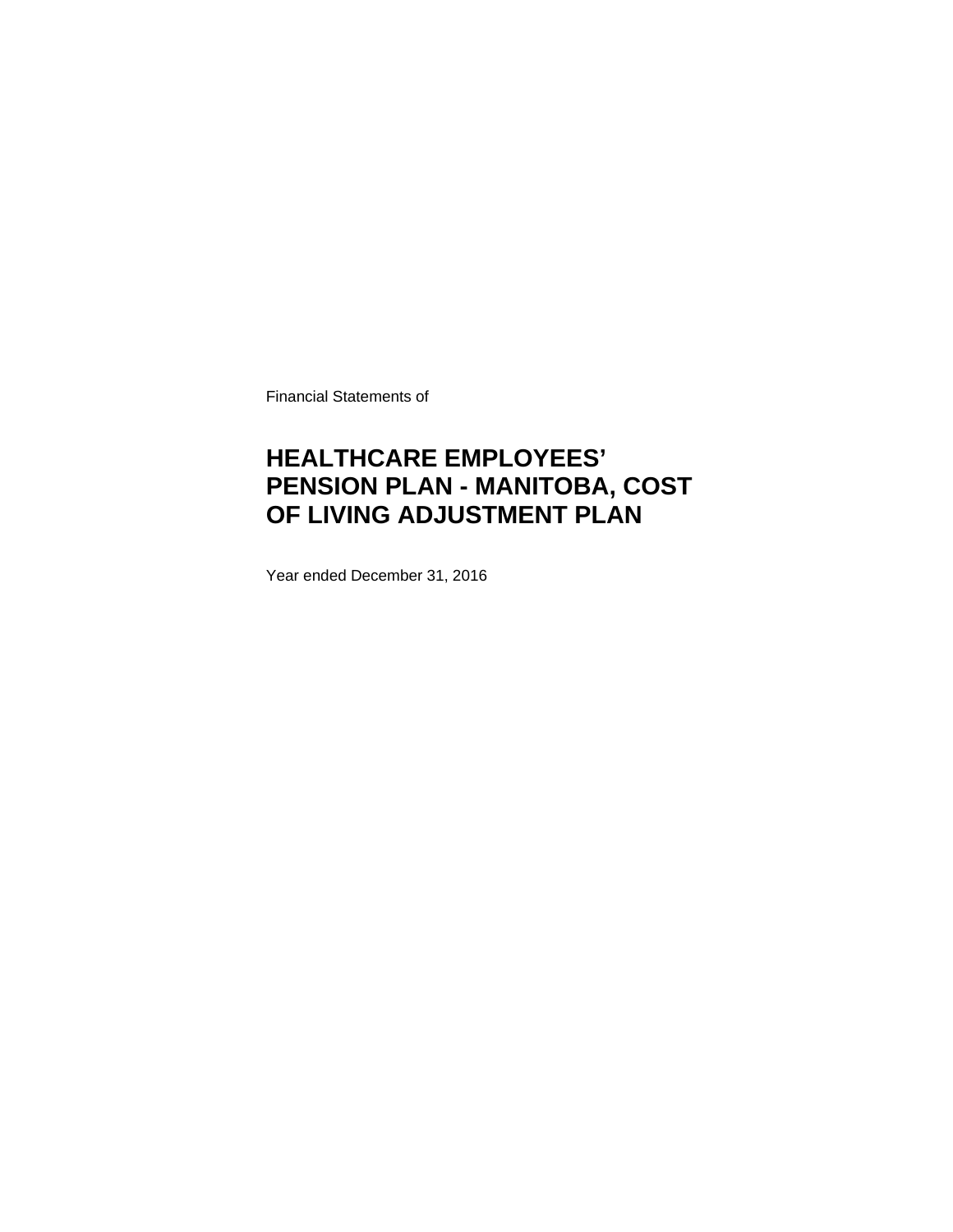

**KPMG LLP** Suite 2000 - One Lombard Place Winnipeg MB R3B 0X3 Canada

Telephone Fax Internet

(204) 957-1770 (204) 957-0808 www.kpmg.ca

### **INDEPENDENT AUDITORS' REPORT**

To the Board of Trustees of the Healthcare Employees' Pension Plan - Manitoba, Cost of Living Adjustment Plan

We have audited the accompanying financial statements of Healthcare Employees' Pension Plan - Manitoba, Cost of Living Adjustment Plan, which comprise the statement of financial position as at December 31, 2016, the statement of changes in net assets available for benefits for the year then ended, and notes, comprising a summary of significant accounting policies and other explanatory information.

### *Management's Responsibility for the Financial Statements*

Management is responsible for the preparation and fair presentation of these financial statements in accordance with Canadian accounting standards for pension plans, and for such internal control as management determines is necessary to enable the preparation of financial statements that are free from material misstatement, whether due to fraud or error.

#### *Auditors' Responsibility*

Our responsibility is to express an opinion on these financial statements based on our audit. We conducted our audit in accordance with Canadian generally accepted auditing standards. Those standards require that we comply with ethical requirements and plan and perform the audit to obtain reasonable assurance about whether the financial statements are free from material misstatement.

An audit involves performing procedures to obtain audit evidence about the amounts and disclosures in the financial statements. The procedures selected depend on our judgment, including the assessment of the risks of material misstatement of the financial statements, whether due to fraud or error. In making those risk assessments, we consider internal control relevant to the entity's preparation and fair presentation of the financial statements in order to design audit procedures that are appropriate in the circumstances, but not for the purpose of expressing an opinion on the effectiveness of the entity's internal control. An audit also includes evaluating the appropriateness of accounting policies used and the reasonableness of accounting estimates made by management, as well as evaluating the overall presentation of the financial statements.

We believe that the audit evidence we have obtained is sufficient and appropriate to provide a basis for our audit opinion.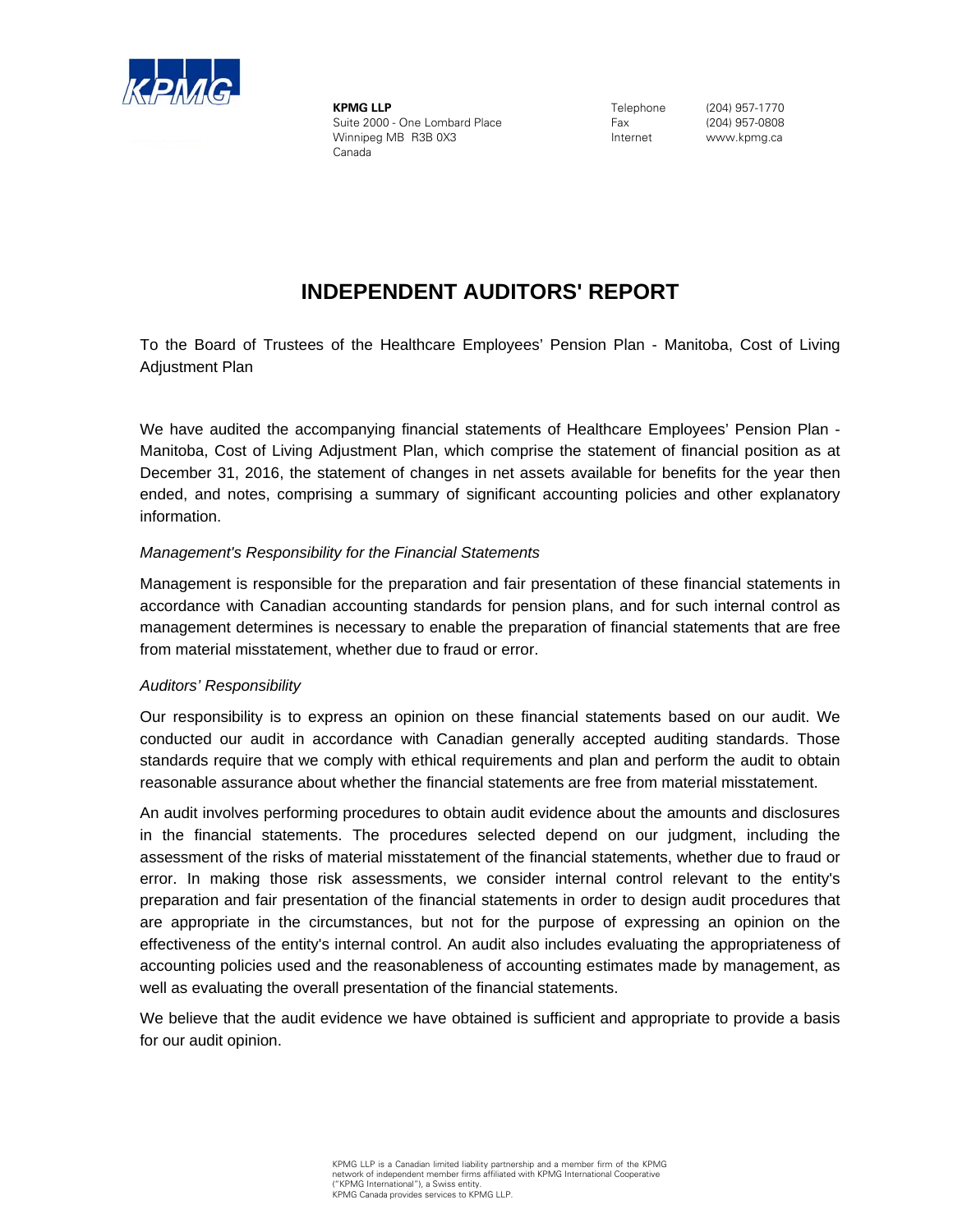

### *Opinion*

In our opinion, the financial statements present fairly, in all material respects, the financial position of Healthcare Employees' Pension Plan - Manitoba, Cost of Living Adjustment Plan as at December 31, 2016, and changes in its net assets available for benefits for the year then ended in accordance with Canadian accounting standards for pension plans.

 $KPMG$  14P

Chartered Professional Accountants

June 26, 2017 Winnipeg, Canada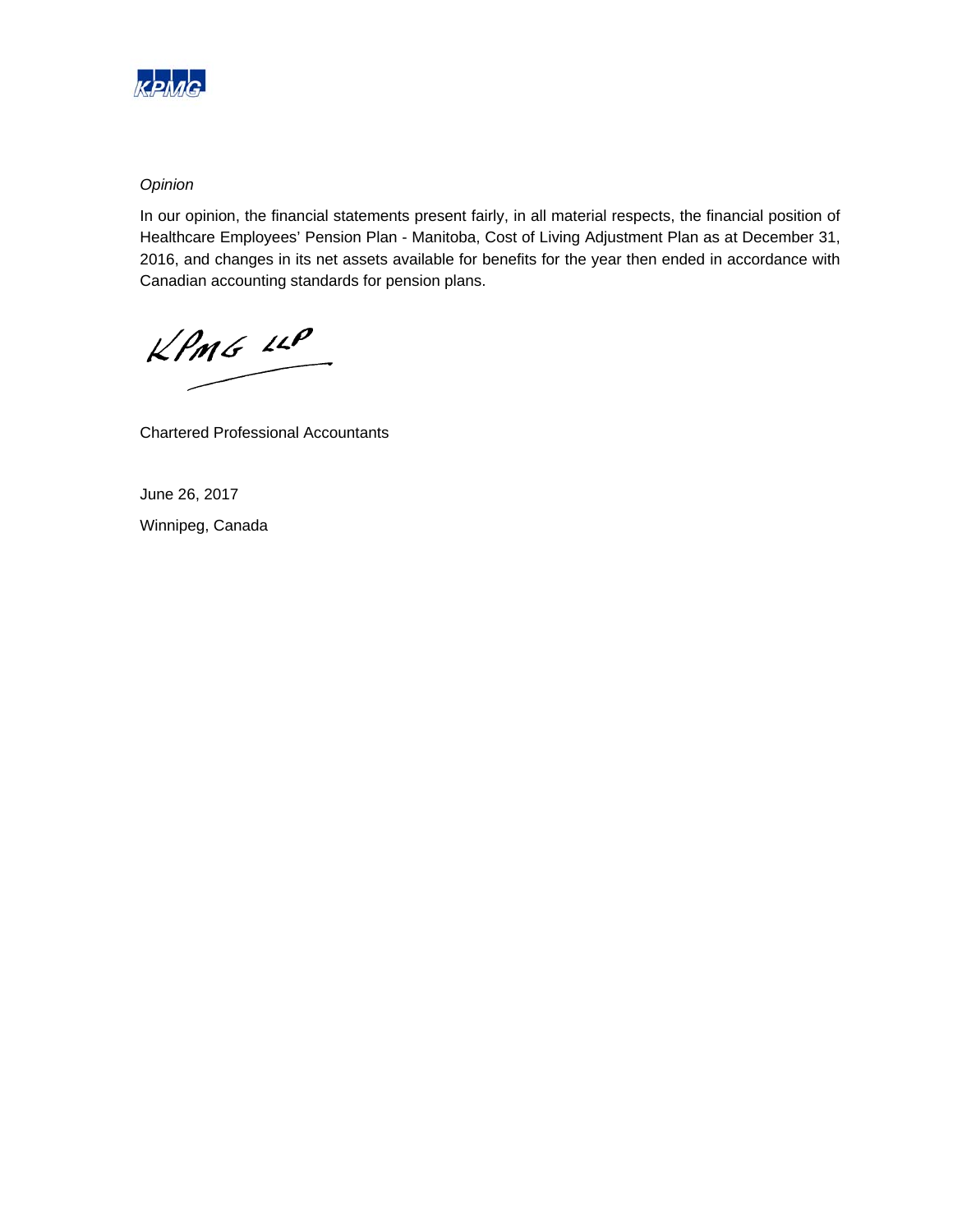Statement of Financial Position

#### December 31, 2016, with comparative information for 2015

|                                                   | <b>Active Employees</b> | <b>Past Retirees</b> | 2016                   | 2015                   |
|---------------------------------------------------|-------------------------|----------------------|------------------------|------------------------|
|                                                   | Fund                    | Fund                 | Total                  | Total                  |
| <b>Assets</b>                                     |                         |                      |                        |                        |
| Cash                                              | \$<br>2,022,908         | \$<br>4,457,801      | \$<br>6,480,709        | \$<br>2,405,017        |
| Contributions receivable:<br>Employer<br>Employee | 1,386,898<br>1,436,390  | 152,973<br>157,103   | 1,539,871<br>1,593,493 | 1,348,228<br>1,349,814 |
| Other receivables (note 9)                        | 1,625,283               | 58,867               | 1,684,150              | 1,548,735              |
| Inter-fund balances                               | (22, 793)               | 22,793               |                        |                        |
| Short-term investments                            | 86,894,943              |                      | 86,894,943             | 50,299,759             |
| Capital assets (note 4)                           |                         |                      |                        | 260,820                |
| <b>Total assets</b>                               | \$<br>93,343,629        | \$<br>4,849,537      | \$<br>98,193,166       | \$<br>57,212,373       |
| Liabilities                                       |                         |                      |                        |                        |
| Accounts payable and<br>accrued liabilities       | \$<br>91,767            | \$<br>86,367         | \$<br>178,134          | \$<br>87,754           |
| Commitment (note 10)                              |                         |                      |                        |                        |
| Net assets available for benefits                 | \$<br>93,251,862        | \$<br>4,763,170      | \$<br>98,015,032       | \$<br>57,124,619       |

See accompanying notes to financial statements.

Approved by the Trustees:

Boh Prompt

\_\_\_\_\_\_\_\_\_\_\_\_\_\_\_\_\_\_\_\_\_\_\_\_\_\_\_\_\_ Vice-Chair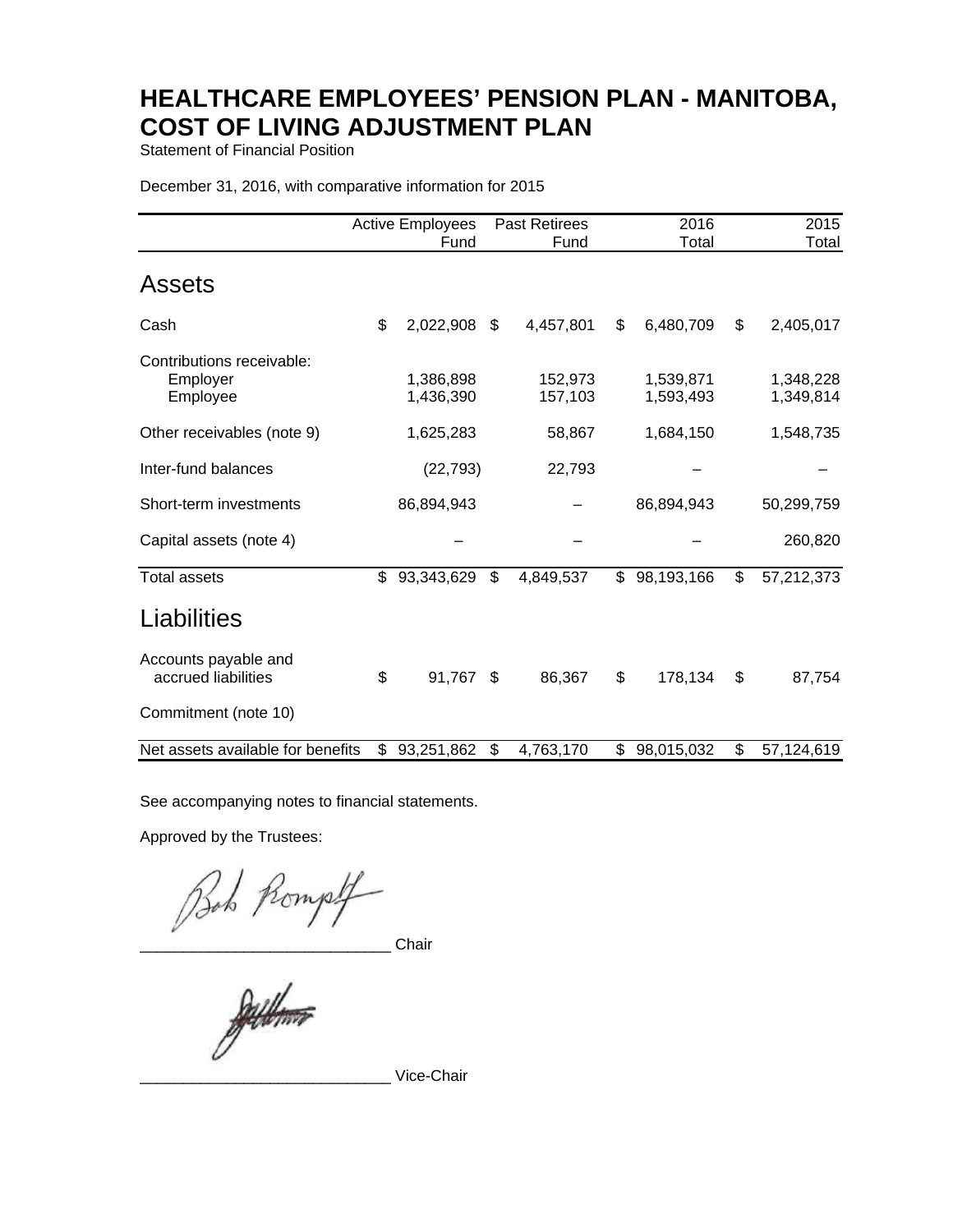Statement of Changes in Net Assets Available for Benefits

|  |  | Year ended December 31, 2016 with comparative information for 2015 |
|--|--|--------------------------------------------------------------------|
|--|--|--------------------------------------------------------------------|

|                                                         | <b>Active Employees</b>  | <b>Past Retirees</b>         | 2016                            |    | 2015                     |
|---------------------------------------------------------|--------------------------|------------------------------|---------------------------------|----|--------------------------|
|                                                         | Fund                     | Fund                         | Total                           |    | Total                    |
| Increase in net assets:                                 |                          |                              |                                 |    |                          |
| Pension fund contributions:                             | \$                       |                              |                                 |    |                          |
| Employer<br>Employee                                    | 18,890,662<br>18,863,565 | 2,071,413<br>S.<br>2,074,738 | 20,962,075<br>\$.<br>20,938,303 | \$ | 18,751,676<br>18,695,886 |
| Short-term investment income                            | 950,554                  | 15,467                       | 966,021                         |    | 434,651                  |
| Total increase in net assets                            | 38,704,781               | 4,161,618                    | 42,866,399                      |    | 37,882,213               |
| Decrease in net assets:<br>Administrative expenses      |                          |                              |                                 |    |                          |
| (note 5)                                                | 826,445                  | 810,579                      | 1,637,024                       |    | 1,246,249                |
| Current period change in<br>fair value of investments   | 338,962                  |                              | 338,962                         |    | 153,491                  |
| Total decrease in net assets                            | 1,165,407                | 810,579                      | 1,975,986                       |    | 1,399,740                |
| Increase in net assets<br>available for benefits        | 37,539,374               | 3,351,039                    | 40,890,413                      |    | 36,482,473               |
| Net assets available for<br>benefits, beginning of year | 55,712,488               | 1,412,131                    | 57,124,619                      |    | 20,642,146               |
| Net assets available for<br>benefits, end of period     | 93,251,862<br>SS.        | 4,763,170<br>S               | 98,015,032<br>\$.               | S  | 57,124,619               |

See accompanying notes to financial statements.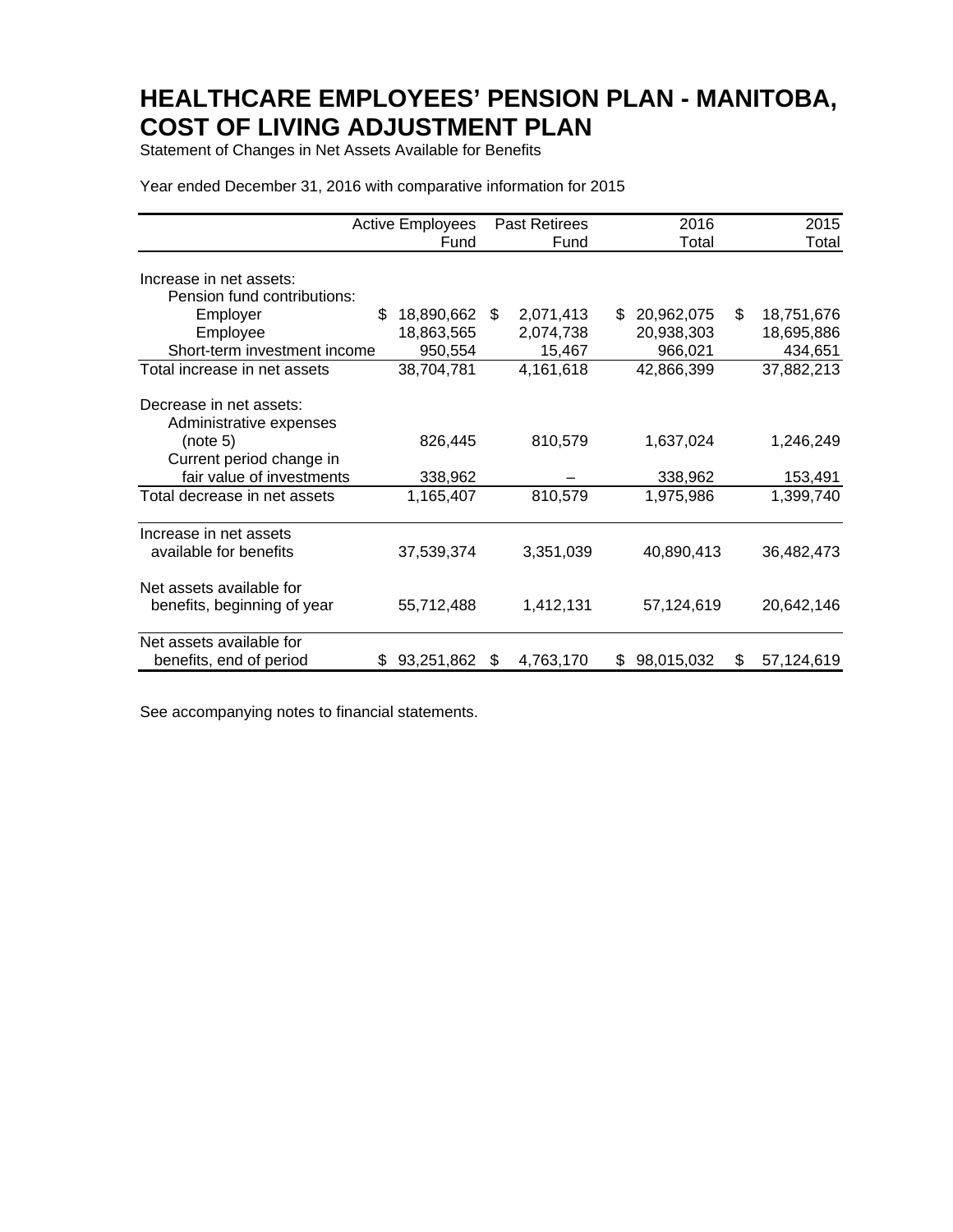Notes to Financial Statements

Year ended December 31, 2016

#### **1. General:**

Healthcare Employees' Pension Plan - Manitoba, Cost of Living Adjustment (COLA) Plan (the Plan) is governed by a Board of Trustees appointed by signatory employers and unions through a Trust Agreement dated December 12, 2013. The Plan was created pursuant to a June 10, 2010 letter of understanding between the signatory employers and unions, which provided for monies to be contributed to the Active Employees Fund and the Past Retirees Fund (collectively, the Plan) and such monies to be dedicated for the specific purpose of providing ad hoc cost of living adjustments to benefits payable under the Healthcare Employees' Pension Plan - Manitoba (HEPP) to retired members who participated in HEPP as a result of their employment. Contributions from members for the Active Employees Fund commenced on April 1, 2014. Contributions from members for the Past Retirees Fund commenced on April 1, 2015.

The Plan is registered with Canada Revenue Agency (CRA) as a supplemental plan pursuant to the *Income Tax Act*. The Plan is not a pension plan as defined under the *Pension Benefits Act* (Manitoba), and therefore is not registered under or subject to any provisions of the *Pension Benefits Act* (Manitoba).

### **2. Description of the plan:**

The following description of the Plan is a summary only. For more complete information reference should be made to the Plan Text.

(a) General:

The Plan is designated as a specified multi-employer pension plan under the *Income Tax*  Act for all employees of participating healthcare facilities in the Province of Manitoba.

(b) Funding policy:

Employers and employees are required to contribute to the Plan a certain percentage of the members' earnings as established by the settlors of the Plan.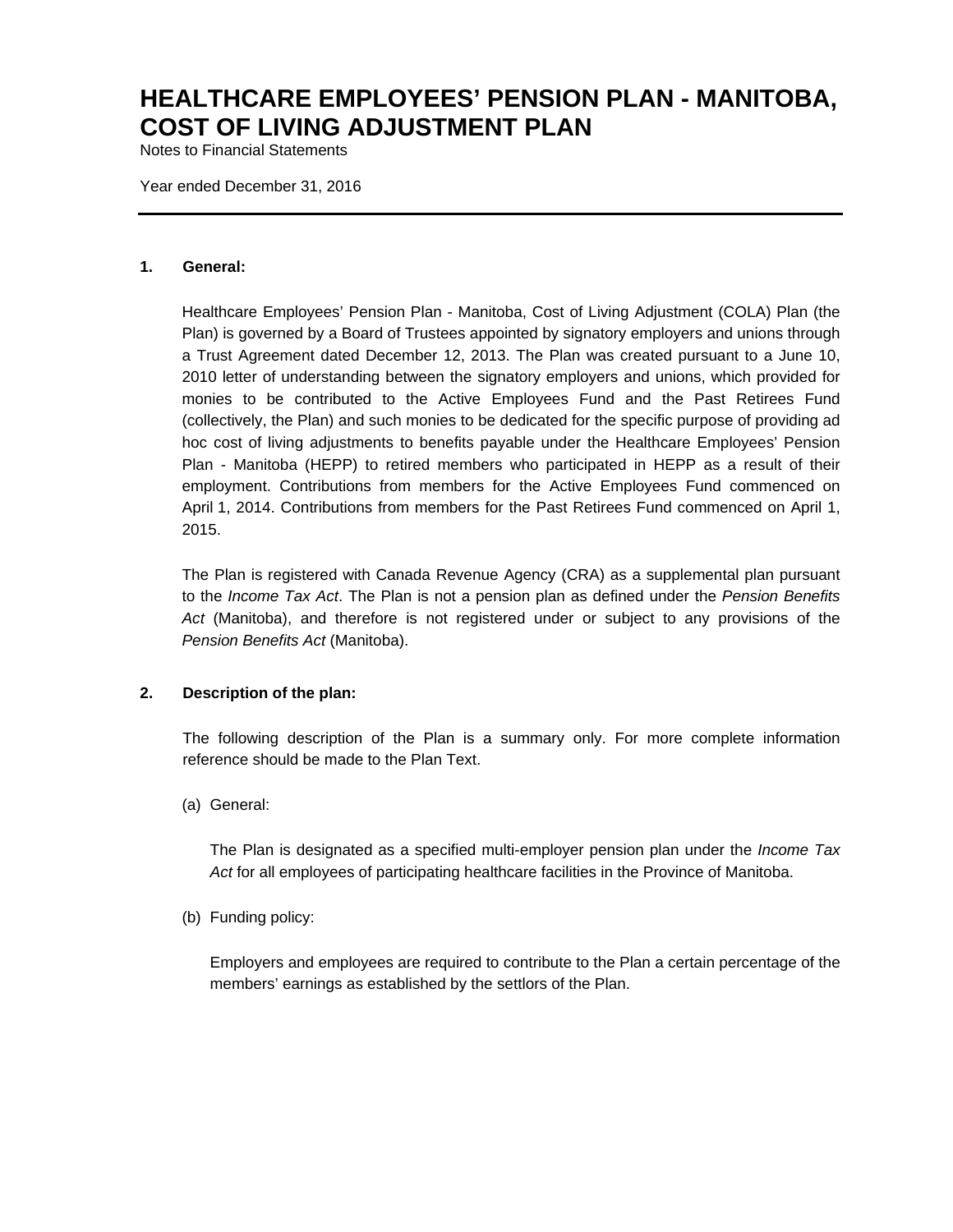Notes to Financial Statements (continued)

Year ended December 31, 2016

#### **2. Description of the plan (continued):**

The following contribution rate percentages have been approved for 2015 and 2016:

|                                   | Employer | Employee |
|-----------------------------------|----------|----------|
| January 1, 2015 - March 31, 2015  | 0.8%     | $0.8\%$  |
| April 1, 2015 - December 31, 2016 | $1.0\%$  | $1.0\%$  |

Effective April 1, 2014 and continuing up to and including March 31, 2015, the Active Employees Fund received an allocation of 100% of the aggregate contributions. Effective on and after April 1, 2015, the Active Employees Fund and the Past Retirees Fund receive an allocation of 90% and 10% of the aggregate contributions, respectively.

(c) COLA benefits:

COLA benefits will only be paid to members in receipt of a pension on the effective date of each determination by the Trustees to provide COLA benefits, and such COLA benefits will be calculated based on the value of such member's pension excluding any COLA previously granted. COLA benefits paid from the Active Employees Fund and the Past Retirees Fund will be made on an ad hoc basis to members in receipt of a pension at rates determined by the Trustees based on the financial position of each fund. COLA benefits will not be made before April 1, 2018; as a result, no pension obligation has been presented in the statement of financial position.

The COLA benefits provided in a calendar year to a pensioner may not exceed 66 2/3 percent of the increase in the Consumer Price Index for Canada (CPI), as reported by Statistics Canada, for the first month immediately preceding the month in which the Trustees decide to grant COLA benefits for which Statistics Canada has issued a report, compared to the same month in the prior calendar year. In the event that the Trustees grant more than one COLA benefit in a calendar year, the total of all COLA benefits for the calendar year shall not exceed 66 2/3 percent of the increase in the CPI determined as of the month used to determine the CPI limit for the first COLA benefit granted for that calendar year.

(d) Death benefits:

Upon the death of a member, any COLA benefits previously extended to the member shall cease and the member's spouse, common-law partner, survivors, beneficiaries, dependents, or estate shall have no entitlement to any benefits under the Plan.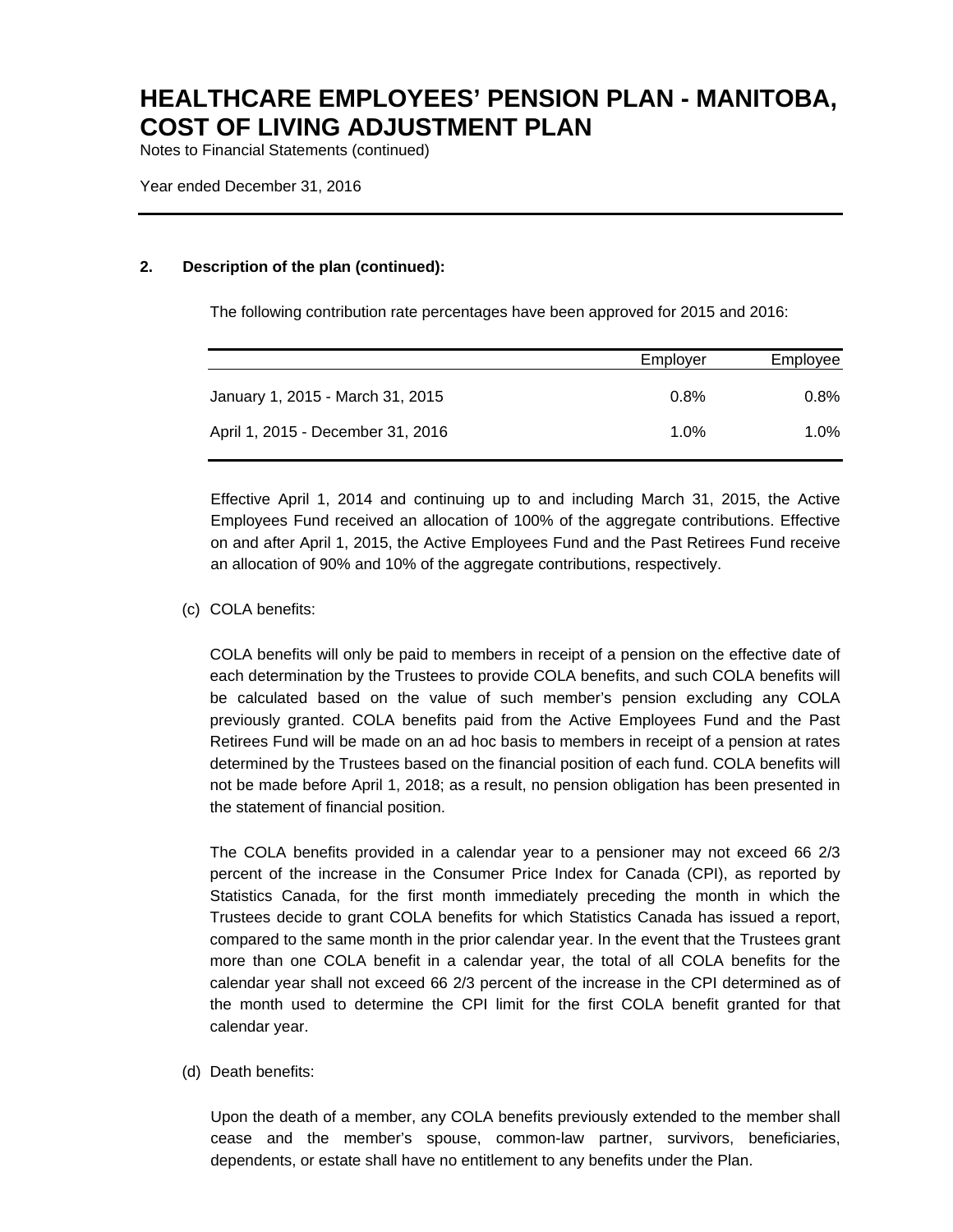Notes to Financial Statements (continued)

Year ended December 31, 2016

#### **2. Description of the plan (continued):**

(e) Benefits on termination:

A member who terminates Plan membership other than by reason of retirement and receives a lump sum payment under HEPP in lieu of a pension ceases to be a member and shall not be entitled to any benefit, including any COLA benefits, from the Plan.

A member who terminates Plan membership other than by reason of retirement and elects a deferred pension from HEPP may be entitled to COLA benefits upon or after retirement if they receive a pension in accordance with the terms and conditions of the Plan.

#### **3. Significant accounting policies:**

(a) Basis of presentation:

The Plan follows Canadian accounting standards for pension plans for accounting policies related to its investment portfolio. In selecting or changing accounting policies that do not relate to its investment portfolio, the Plan complies on a consistent basis with Canadian accounting standards for private enterprises (ASPE).

These financial statements are prepared on a going concern basis and present the aggregate financial position of the Plan as a separate financial reporting entity, independent of the participating employers and members. Only the net assets of the Plan have been included in these financial statements. These financial statements do not portray the funding requirements of the Plan or the benefit security of the individual plan members.

(b) Financial instruments:

Financial instruments are recorded at fair value on initial recognition. Freestanding derivative instruments that are not in a qualifying hedging relationship and investments are subsequently measured at fair value. All other financial instruments are subsequently measured at cost or amortized cost, unless management has elected to carry the instruments at fair value. The Plan has elected not to carry any such financial instruments at fair value.

Transaction costs incurred on the acquisition of financial instruments measured subsequently at fair value are expensed as incurred. All other financial instruments are adjusted by transaction costs incurred on acquisition and financing costs. These costs are amortized using the straight-line method.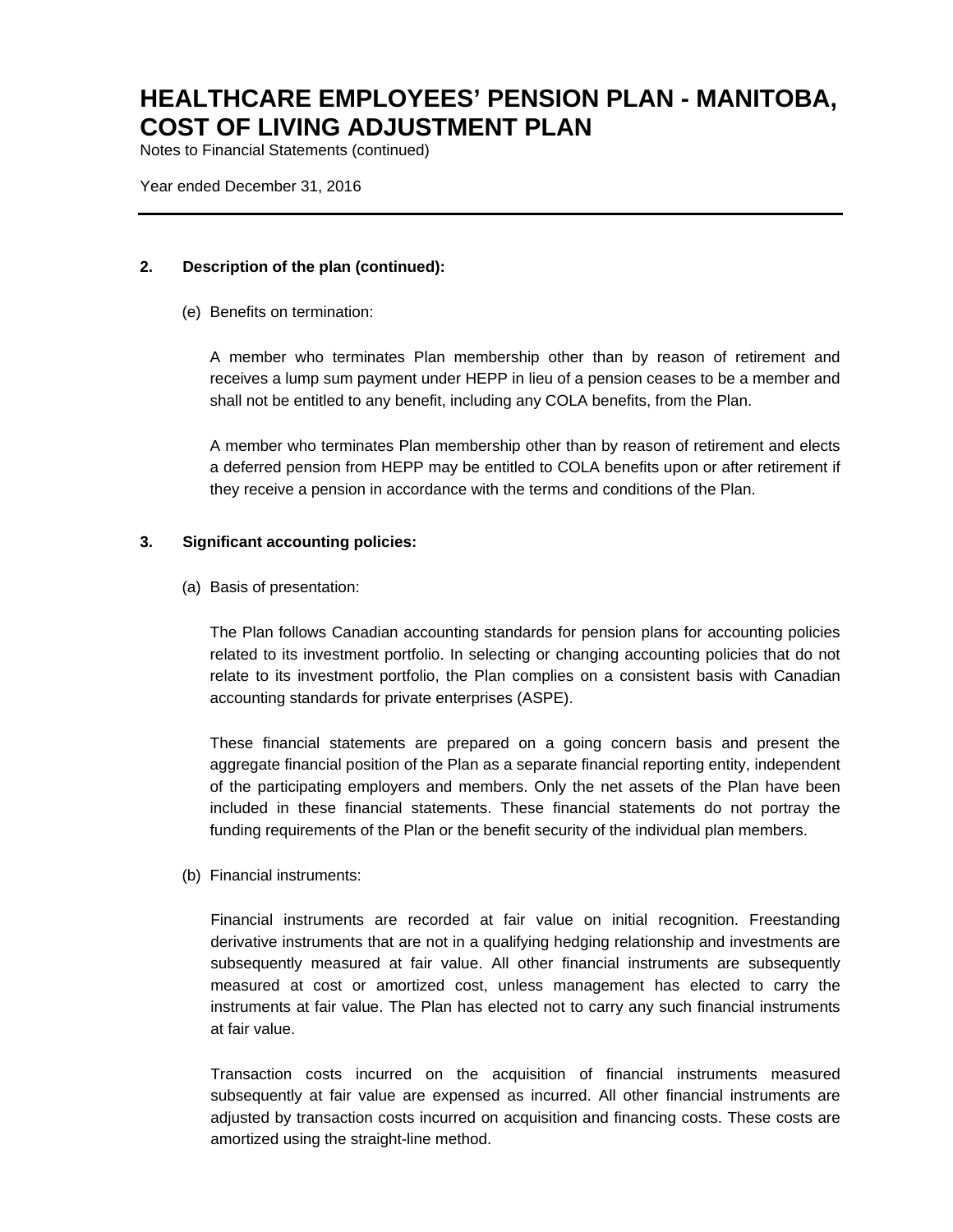Notes to Financial Statements (continued)

Year ended December 31, 2016

#### **3. Significant accounting policies (continued):**

(c) Fair value measurement:

Fair value is the amount for which an asset could be exchanged, or a liability settled, between knowledgeable, willing parties in an arm's length transaction on the measurement date.

The Plan uses closing market price for fair value measurement. When available, the Plan measures the fair value of an instrument using quoted prices in an active market for that instrument. A market is regarded as active if quoted prices are readily and regularly available and represent actual and regularly occurring market transactions on an arm's length basis.

If a market for a financial instrument is not active, then the Plan establishes fair value using a valuation technique. Valuation techniques include using recent arm's length transactions between knowledgeable, willing parties (if available), reference to the current fair value of other instruments that are substantially the same, discounted cash flow analyses and option pricing models.

All changes in fair value, other than interest and dividend income, are recognized in the statement of changes in net assets available for benefits as part of the current period change in fair value of investments.

Fair values of investments are determined as follows:

Short-term investments:

Short-term investments consist of short-term pooled investment fund which is recorded at fair value established by the respective fund trustee.

(d) Capital assets:

Capital assets are recorded at cost less accumulated amortization. Repairs and maintenance costs are charged to expense. Betterments which extend the estimated useful life of an asset are capitalized. When a capital asset no longer contributes to the Plan's ability to provide services, its carrying amount is written-down to its residual value. Capital assets, which comprise computer software, are amortized on a straight-line basis over three years.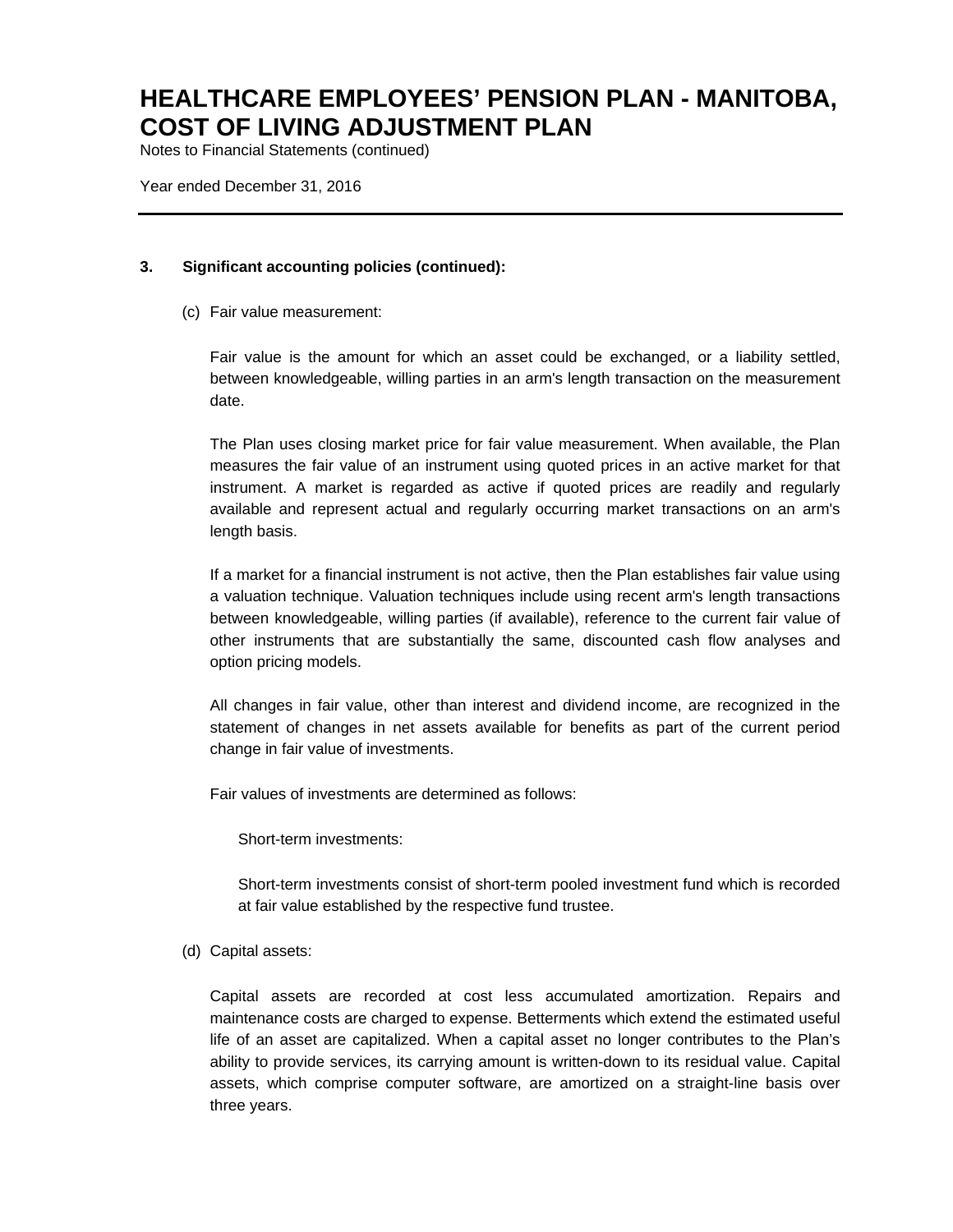Notes to Financial Statements (continued)

Year ended December 31, 2016

#### **3. Significant accounting policies (continued):**

- (e) Investment transactions and income recognition:
	- (i) Investment transactions:

Investment transactions are accounted for on a trade date basis.

(ii) Income recognition:

Investment income has been accrued as reported by the issuer of the short-term investment fund. Interest income has been accrued as earned.

(f) Contributions:

Contributions from the members are recorded on an accrual basis. Member reciprocal service contributions and transfers from the registered plan of a previous employer are not permitted.

(g) Use of estimates:

The preparation of financial statements requires management to make estimates and assumptions that affect the reported amounts of assets and liabilities, the disclosure of contingent assets and liabilities at the date of the financial statements and the reported amounts of increases and decreases in net assets during the year. Significant items subject to such estimates and assumptions include the determination of the carrying value of capital assets. Actual results could differ from those estimates.

### **4. Capital assets:**

|                                                                                    |                          |                             |    | 2016              |    | 2015               |
|------------------------------------------------------------------------------------|--------------------------|-----------------------------|----|-------------------|----|--------------------|
|                                                                                    | Cost                     | Accumulated<br>amortization |    | Net book<br>value |    | Net book<br>value  |
| Computer software:<br><b>Active Employees</b><br>Fund<br><b>Past Retirees Fund</b> | \$<br>391,231<br>391,231 | \$<br>391,231<br>391,231    | S  |                   | S  | 130,410<br>130,410 |
|                                                                                    | \$<br>782,462            | \$<br>782,462               | \$ |                   | \$ | 260,820            |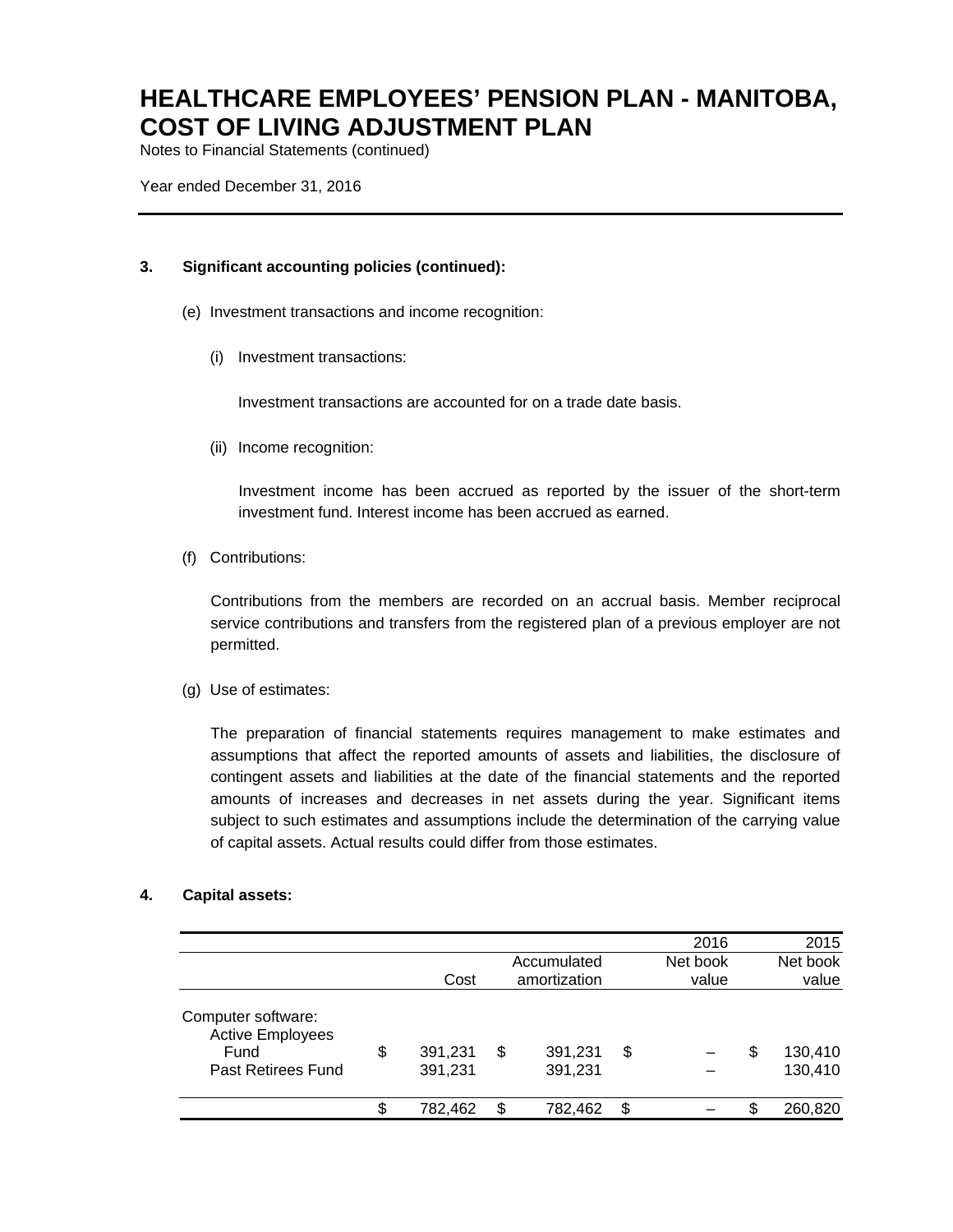Notes to Financial Statements (continued)

Year ended December 31, 2016

#### **5. Administrative expenses:**

|                                   | <b>Active Employees</b> | <b>Past Retirees</b> |      | 2016      | 2015            |
|-----------------------------------|-------------------------|----------------------|------|-----------|-----------------|
|                                   | Fund                    | Fund                 |      | Total     | Total           |
| Salaries and benefits             | \$<br>349,584           | \$<br>349,584        | - \$ | 699,168   | \$<br>640,968   |
| <b>Actuarial fees</b>             | 172,249                 | 172,249              |      | 344,498   | 80,140          |
| Other administrative              |                         |                      |      |           |                 |
| expenses                          | 159,762                 | 143,896              |      | 303,658   | 235,479         |
| Amortization of<br>capital assets | 130,410                 | 130,410              |      | 260,820   | 260,822         |
| Audit fees                        | 7,823                   | 7,823                |      | 15,646    | 10,710          |
| Legal fees                        | 6,617                   | 6,617                |      | 13,234    | 18,130          |
|                                   | \$<br>826,445           | \$<br>810,579        | -\$  | 1,637,024 | \$<br>1,246,249 |

### **6. Capital risk management:**

The main objective of the Plan is to sustain a certain level of net assets in order to meet the current and future obligations of the Plan. The Plan fulfils its primary objective by adhering to specific investment policies outlined in its Statement of Investment Policies and Procedures (the SIPP), which is reviewed annually by the Plan. The Plan manages net assets by engaging knowledgeable investment managers who are charged with the responsibility of investing existing funds and new funds (current year's employee and employer contributions) in accordance with the approved SIPP. Increases in net assets are a direct result of investment income generated by investments held by the Plan and contributions into the Plan by eligible employees and by the employers.

The primary risk the Plan faces is that the Plan's asset growth and contribution rates will be insufficient to cover the Plan's liabilities (funding risk) resulting in an unfunded liability (funding deficiency). If a funding deficiency reaches a certain level, or persists, it may need to be eliminated through contribution rate increases.

The Plan's net funded position can change relatively quickly if there are changes in the value of the investments or liabilities. Either can result in a mismatch between the Plan's assets and its liabilities. The most significant contributors to funding risk are:

- declining interest rates
- declining long-term investment rates of return

The Plan's assets are subject to financial instrument risks which are explained in more detail in note 7 to these financial statements.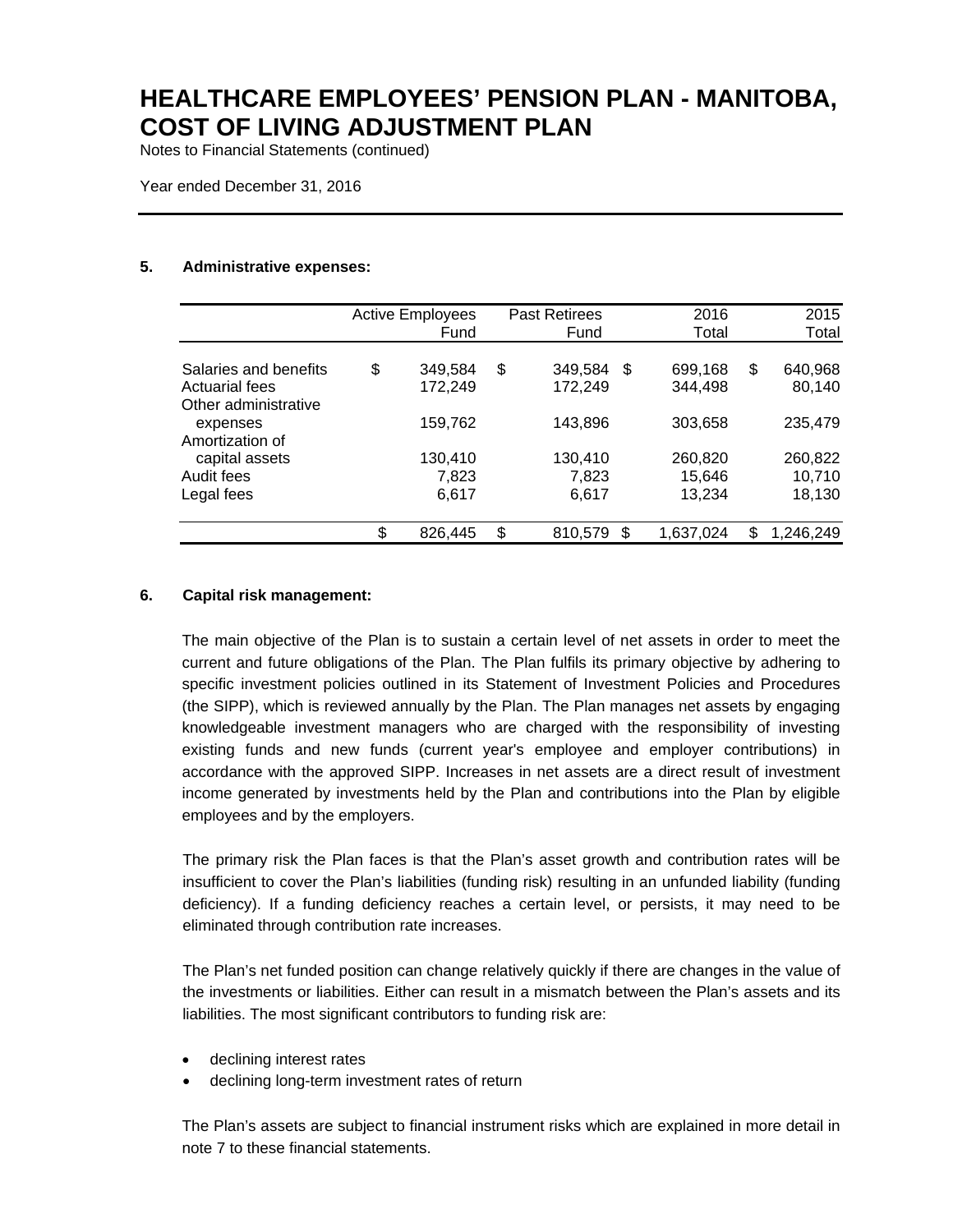Notes to Financial Statements (continued)

Year ended December 31, 2016

#### **7. Risk management:**

(a) Credit risk:

The Plan is exposed to credit risk, which is the risk that a counterparty will be unable to pay amounts in full when due or requested. The Plan's greatest concentration of credit risk is in its fixed income securities. The fair value of the fixed income securities includes consideration of the creditworthiness of the debt issuer. All transactions in listed securities are settled or paid for upon delivery using approved brokers. The risk of default is considered minimal, as payment is made on a purchase once the securities have been received from the broker. For sales transactions, the securities are released once the broker has made payment.

Credit risk associated with contributions and other receivables is minimized due to their nature. The majority of the receivable balances are due from member facilities and are collected from participating members through the payroll process. No provision for doubtful contributions and other receivables has been recorded in 2016 or 2015. The carrying amounts of fixed income investments and contributions and other receivables represent the maximum credit exposure to the Plan.

(b) Liquidity risk:

Liquidity risk is the risk that an entity will encounter difficulty in meeting obligations associated with financial liabilities.

All of the Plan's investments are in liquid securities traded in public markets. The Plan's financial statement liabilities have contracted maturities of less than one year. The Plan also maintains cash on hand for liquidity purposes and to pay accounts payable and accrued liabilities. At December 31, 2016, the Plan had cash in the amount of \$6.48 million (2015 - \$2.41 million).

(c) Other risks:

The Plan's investments are not exposed to significant interest rate, foreign currency or market price risk.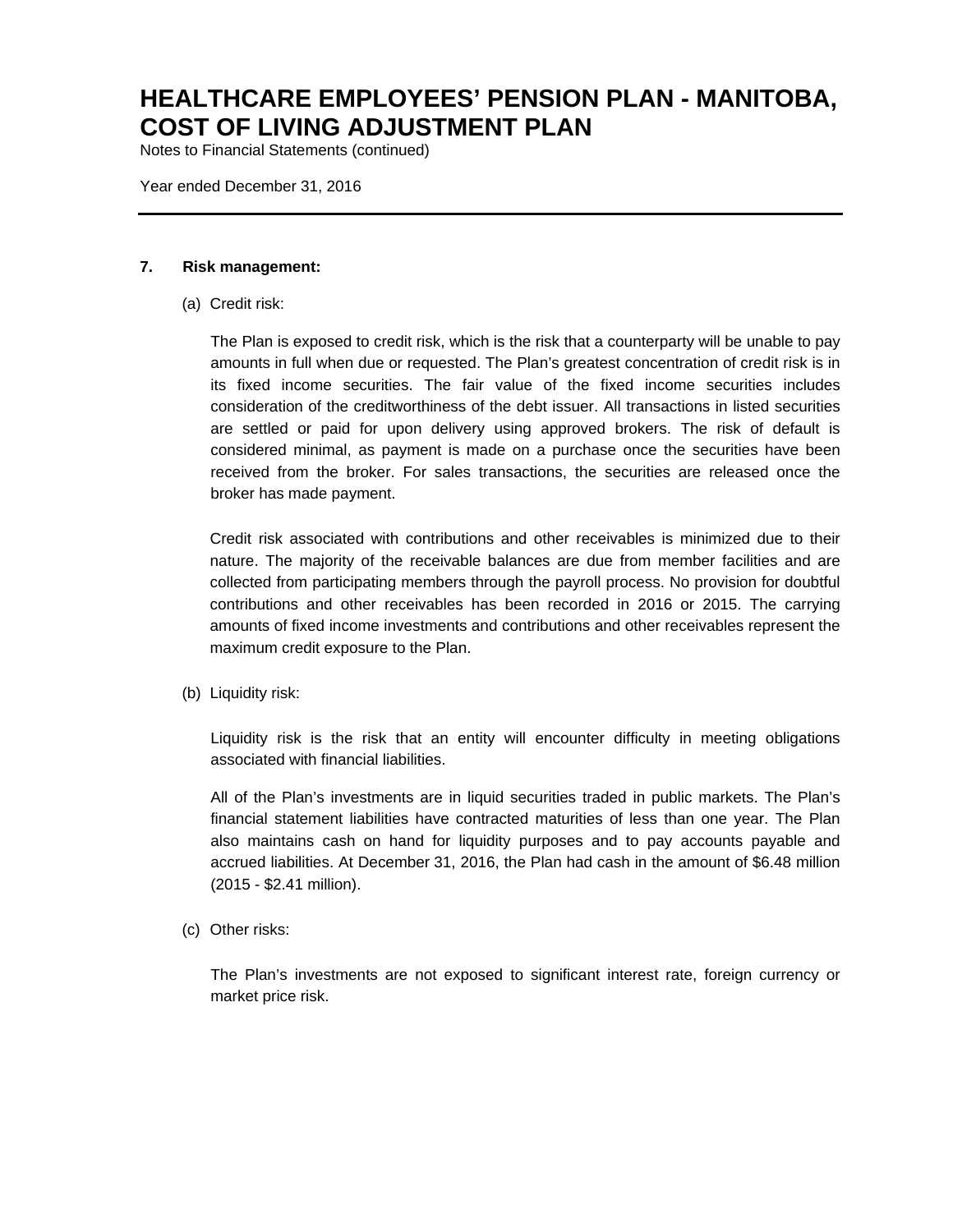Notes to Financial Statements (continued)

Year ended December 31, 2016

### **8. Fair value of financial instruments:**

The determination of the fair value of investments is as described in note 3(c) with fair values of investments disclosed in the statement of financial position. The fair values of other financial assets and liabilities, being cash, contributions receivable, other receivables, accounts payable and accrued liabilities and other accounts payable, approximate their carrying values due to the short-term nature of these financial instruments.

The Plan's assets which are recorded at fair value are required to be classified into one of three levels, depending on the inputs used for valuation. The hierarchy of inputs is summarized below:

- quoted prices (unadjusted) in active markets for identical assets or liabilities (Level 1);
- inputs other than quoted prices included in Level 1 that are observable for the asset or liability, either directly (i.e. as prices) or indirectly (i.e. derived from prices) (Level 2); and
- inputs for the asset or liability that are not based on observable market data (unobservable inputs) (Level 3).

Changes in valuation methods may result in transfers into or out of an investment's assigned level.

The following is a summary of the inputs used as of December 31, 2016 in valuing the Plan's investments:

|                                |   | Quoted prices<br>in active markets<br>(Level 1) |    | Significant<br>for identical assets other observable<br>inputs (Level 2) |    | Significant<br>unobservable<br>inputs (Level 3) | Total                   |
|--------------------------------|---|-------------------------------------------------|----|--------------------------------------------------------------------------|----|-------------------------------------------------|-------------------------|
| Cash<br>Short-term investments | S | 6,480,709 \$                                    |    | 86,894,943                                                               | S  |                                                 | 6,480,709<br>86,894,943 |
|                                |   | 6,480,709                                       | £. | 86,894,943                                                               | \$ |                                                 | 93,375,652              |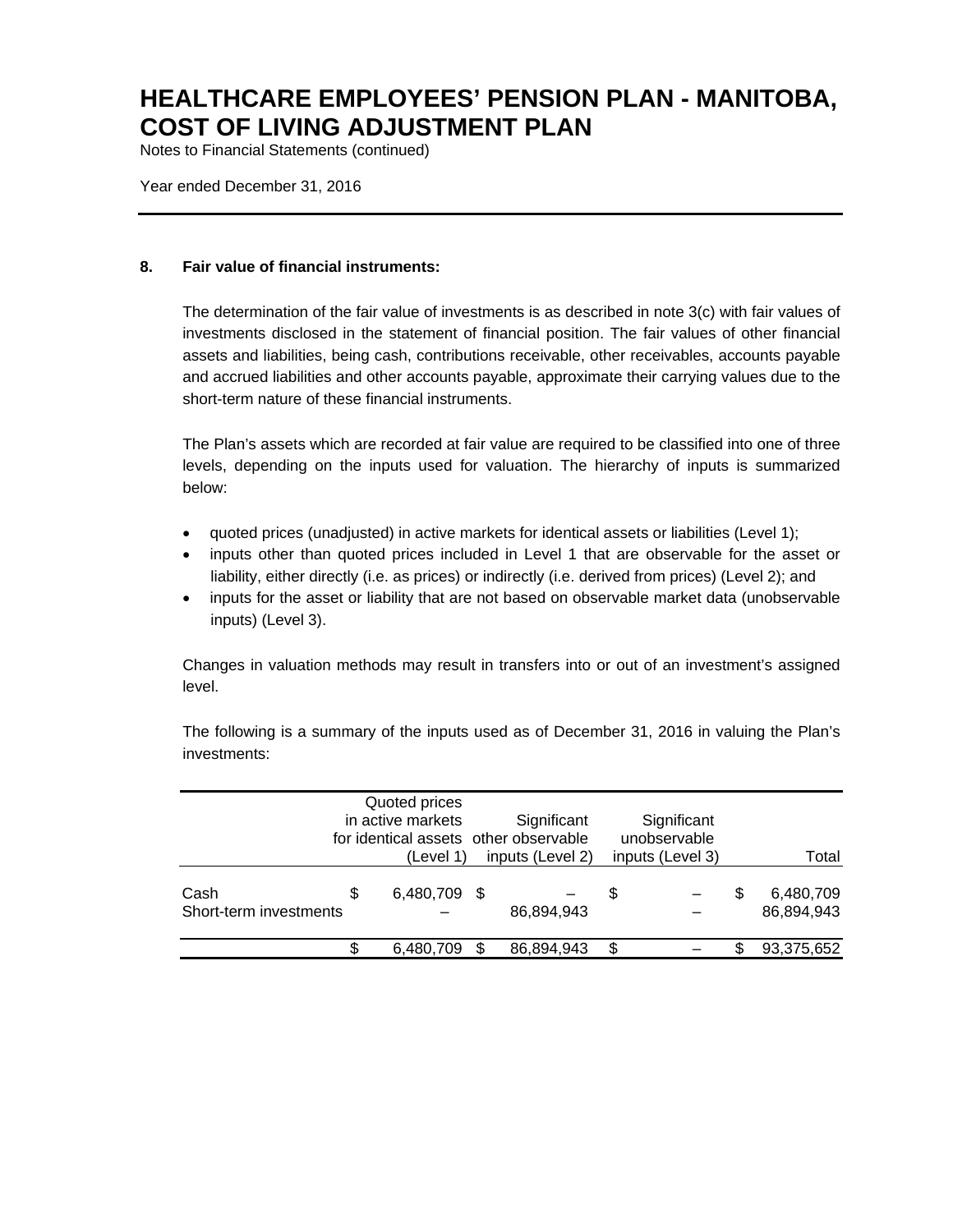Notes to Financial Statements (continued)

Year ended December 31, 2016

#### **8. Fair value of financial instruments (continued):**

The following is a summary of the inputs used as of December 31, 2015 in valuing the Plan's investments:

|                                |    | Quoted prices<br>in active markets<br>for identical assets other observable<br>(Level 1) | Significant<br>inputs (Level 2) |    | Significant<br>unobservable<br>inputs (Level 3) | Total                   |
|--------------------------------|----|------------------------------------------------------------------------------------------|---------------------------------|----|-------------------------------------------------|-------------------------|
| Cash<br>Short-term investments | \$ | 2,405,017 \$                                                                             | 50,299,759                      | S  |                                                 | 2,405,017<br>50,299,759 |
|                                | S  | 2,405,017                                                                                | 50,299,759                      | \$ |                                                 | 52,704,776              |

For the years ended December 31, 2016 and 2015, there were no transfers between Level 1 and Level 2.

### **9. Related parties:**

The Plan, HEPP and Healthcare Employees' Benefits Plan - Manitoba (HEBP) have common trustees and a cost sharing agreement to allocate certain costs based on factors such as square footage, number of employees and time usage. During the year, HEPP also collected contributions from active plan members and employers on behalf of COLA. Other receivables include a net amount of \$1,675,506 (2015 - \$1,540,150) due from HEPP at December 31, 2016. This includes a balance of \$1,944,075 (2015 - \$1,786,036) receivable related to contributions collected, net of a balance of \$268,569 (2015 - \$245,886) payable related to costs incurred. The balance due from HEPP is non-interest bearing, and has no fixed terms of repayment.

These transactions are in the normal course of operations and are measured at the exchange amount, which is the amount of consideration established and agreed to by the related parties.